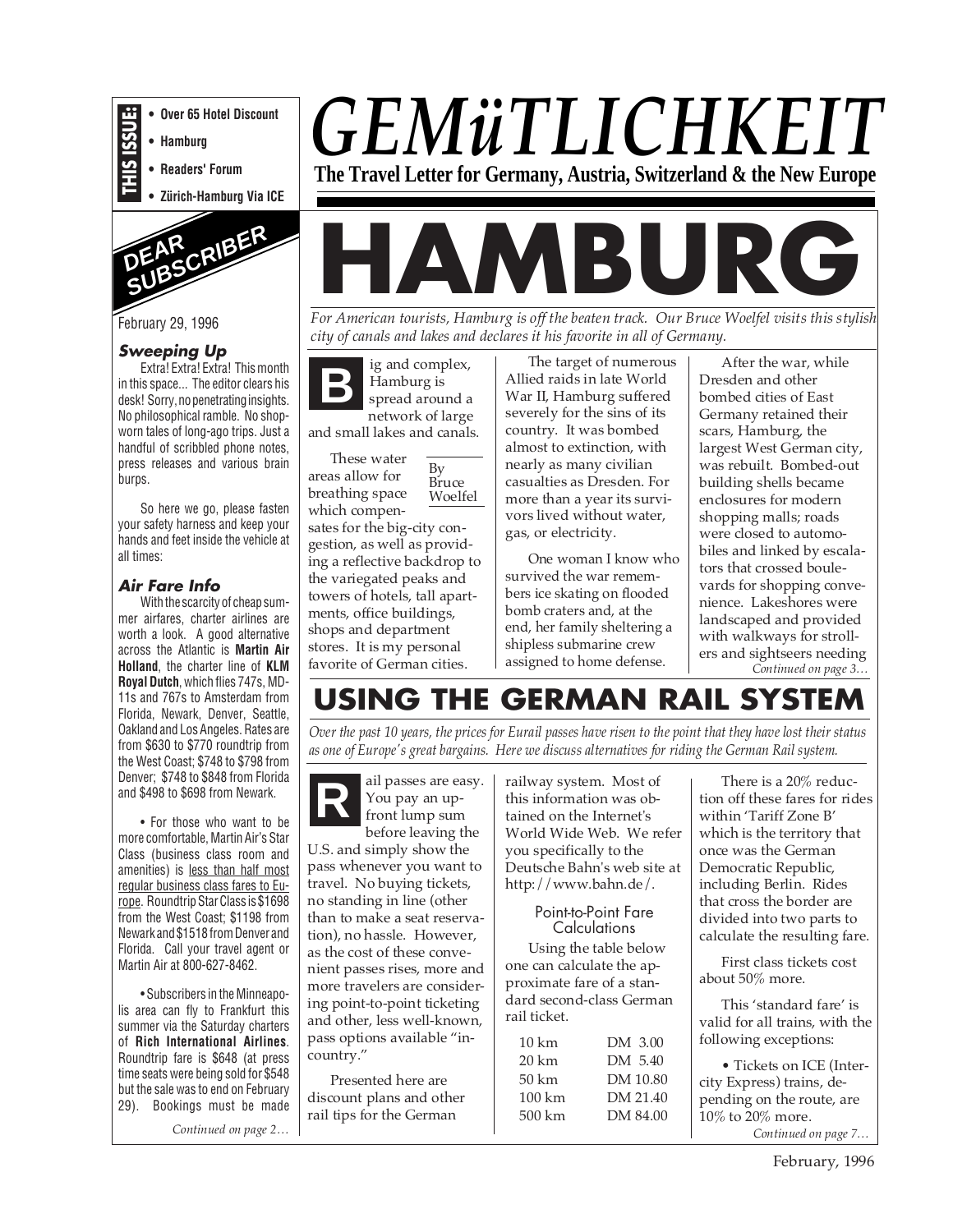#### *DEAR SUBSCRIBER Continued from page 1*

through a travel agent.

**• LTU** (not a charter) offers service to Düsseldorf from Los Angeles, San Francisco, New York and five Florida cities: Miami, Orlando, Ft. Myers, Tampa and Daytona Beach. Except for Daytona, all are nonstop. Passengers can elect to go on to Munich or Hamburg for no additional charge. Fares from L.A. and San Francisco are \$848 shoulder season and \$948 high season (June 1 through September 15); \$648 and \$748 from New York; and from Florida \$718 and \$848.

In past years, LTU has put its regular fares on sale and this may happen again, so pay attention. Monitor LTU fares via their Internet site (http:// www.ltu.com/ltu) or by calling your travel agent or LTU direct at 800-888-0200.

• We have subleased space in our **Travel Essentials** retail outlet in Ashland, Oregon to **Explorer Travel**. I spent four days in Ashland over the President's Day weekend and watched ET's owner, Tom Smith, unearth some very attractive summer airfares to Europe via a Northern California consolidator. Tom is very knowledgeable about European travel and can be reached at 541- 482-6698 or 541-488-0333.

#### **Travel Books**

The 1996 Michelin Red Guides are on bookstore shelves. I've been poring over mine for the past four weeks. They are simply the most useful travel books in print. Sometimes I am asked to compare Michelin with, say, Frommer's or Fodor's. After all, with either of the latter you get a useful guide that covers hotels, restaurants, sights, historical and cultural information plus the usual basic travel advice. To get the same coverage from Michelin for a single country one must purchase both the red and the green guide (for sights). For Germany, as an example, that comes to about \$45, more than double the cost of a Frommer's or Fodor's Germany guide. Even so, there really is no comparison. Michelin is the clear choice. Consider these factors:

• The German Red Guide offers detailed information on more than 10,000 hotels and restaurants. A typical Fodor's or Frommer's lists about 1,000 such establishments and simply omits literally hundreds of villages and towns which Michelin covers. Each of those 10,000 hotels and restaurants is visited at least once each year by full-time inspectors who are employed year round by Michelin. On the other hand, I believe many, if not most, of the Frommer's or Fodor's listings are updated from a hotel brochure or tourist office info. Hard to believe? Hear this story:

Last year, a friend of mine attended a weekend travel writers' seminar at which publishers' representatives spoke of paying a writing fee of a mere \$8,000 for a complete annual update of a country guide. This was the total fee out of which the writer was responsible for his or her own travel expenses! Think about that for a moment and you quickly realize how hotel and restaurant reviews come to be based on little more than a look at a brochure or a menu. I have since talked with wellknown travel writers who confirm the fee and the procedure.

• A Michelin Green Guide (updated at three to four year intervals) is only published after three years of research and travel. First drafts are done by several top free-lance travel writers, each of whom is familiar with the assigned region. The book's overall editor visits every sight covered in the book. A chief editor oversees the book's editor who, in turn, oversees the free-lancers. Cartographers and editors decide on maps for selected towns. Finally, fact-checkers confirm such details as hours of operation and prices. It is the pros vs. the amateurs.

(Please note: I don't profess that Michelin publishes the only worthwhile travel guides. To some extent, all travel guides are useful. For budget travel, I especially like the Let's Go series.

In their niche, the Lonely Planet and Rough Guide series' are without peer and the Eyewitness and Knopf books have taken that style of guidebook to a new level. And, for those who want an overall travel reference for all of Europe, I recommend Birnbaum's Europe; it offers a wealth of information in its approximately 2,000 pages.)

#### **Over 65 Hotel Deal, Sort Of...**

Subscriber Tom Trutner called to tell us about a unique **Radisson Hotel** discount program. Persons 65 years of age or over can obtain a percentage discount equal to their age, off rack rates at Radisson hotels throughout Europe. For example, a 65-year-old (for couples, the older of the two determines eligibility), can rent a double room at the **SAS-Palais** in Vienna for \$144 — 65% off the rack rate of 4950 AS/\$471. At the **Radisson SAS-Hotel Berlin** the cost will be about \$110 (454 DM/ \$313 rack rate).

However, as the Tom Waits song goes, "the big print giveth and the small print taketh away" (words to live by if you're a traveler) — the small print in this case being "at participating hotels." At Salzburg's **Radisson Altstadt** the maximum discount is 25%. In Switzerland the only Radisson hotel is Lausanne's **Mövenpick Radisson** and it offers zero discounts.

I have one question; does the French woman who recently turned 121 get paid for staying in Radisson hotels?

Call Radisson at 800-333-3333.

#### **Hotel Deals, Part II**

Subscriber and old Germany hand Bob Gillespie sends along a copy of a recent bill from the splendid **Parkhotel Adler** (four red roof peaks in the 1996 Michelin Red Guide) in Hinterzarten, Germany, in the Black Forest. The per night charge for his single room — which he termed magnificent was 133 DM (\$92). Rack rates for singles at the Adler range from 165 to 285 DM (\$114-\$197). This is a **Steigenberger Hotel**, a chain which periodi-

*Continued on page 8…*

| <b>GEMÜTLICHKEIT</b><br><b>Vol. 10, No. 2</b><br>February, 1996 |                                                                                                             | <b>HOTEL RESTAURANT RATING KEY</b>     |              |                              |     |
|-----------------------------------------------------------------|-------------------------------------------------------------------------------------------------------------|----------------------------------------|--------------|------------------------------|-----|
|                                                                 | The Travel Letter for Germany, Austria, Switzerland & the New Europe                                        | <b>Rating Category</b>                 | <b>Scale</b> | <b>Hotel Rating Criteria</b> |     |
|                                                                 |                                                                                                             | Unacceptable                           | $0 - 3$      | People/Service               | 30% |
| <b>Editor &amp; Publisher:</b>                                  | Robert H. Bestor, Jr.                                                                                       | Adequate                               | $4 - 7$      | Location/Setting             | 15% |
| <b>Associate Editors:</b>                                       | Elizabeth Schiller, Bruce Woelfel                                                                           | Average                                | $8 - 11$     | Guestrooms                   | 30% |
| <b>Contributing Editors:</b>                                    | C. Fischer, R. Holliday                                                                                     | Above Average                          | $12 - 15$    | Public rooms                 | 5%  |
| <b>Design &amp; Composition:</b>                                | Paul T. Merschdorf                                                                                          | Excellent                              | $16 - 20$    | Facilities/Restaurant        | 20% |
| <b>Consulting Editor:</b>                                       | Thomas P. Bestor                                                                                            |                                        |              |                              |     |
| <b>Subscription Dept:</b>                                       | Andy Bestor, K. Steffans                                                                                    | <b>Special Designations</b>            |              | <b>Restaurant Criteria</b>   |     |
|                                                                 | <b>Gemütlichkeit</b> (ISSN 10431756) is published monthly by UpCountry Publish-                             | <b>G</b> By virtue of location, decor, |              | Food                         | 65% |
|                                                                 | ing, 2892 Chronicle Avenue, Hayward, CA 94542. TOLL FREE: 1-800/521-                                        | special charm, warmth of               |              | Service                      | 20% |
|                                                                 | 6722 or 510/538-0628. FAX: 510/582-8296. Subscriptions are \$67 per year                                    | management, or combina-                |              | Atmosphere                   | 15% |
|                                                                 | for 12 issues. While every effort is made to provide correct information in this                            | tion thereof, an especially            |              |                              |     |
| Second-class postage paid in Hayward, CA.                       | publication, the publishers can make no guarantees regarding accuracy.                                      | pleasant establishment.                |              |                              |     |
|                                                                 | <i><b>POSTMASTER: SEND ADDRESS CHANGES TO:</b></i><br>Gemütlichkeit, 2892 Chronicle Ave., Hayward, CA 94542 | Offers significant value.              |              |                              |     |
|                                                                 |                                                                                                             |                                        |              |                              |     |
| Gemütlichkeit                                                   |                                                                                                             |                                        |              | February, 1996               |     |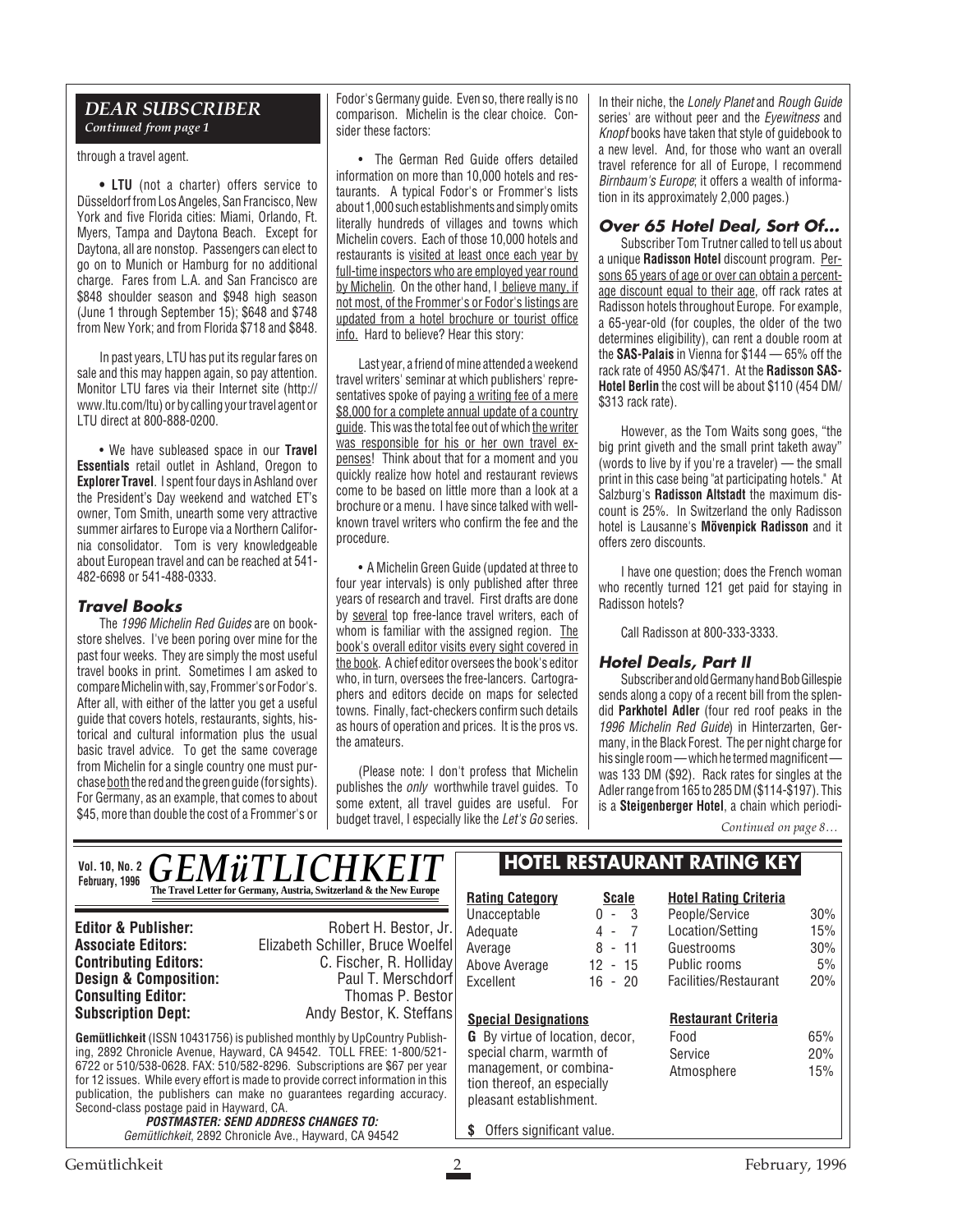access to the lake and canal boats as well as the many lakeside restaurants and cafes.

The new Hamburg downtown is a combination of sophisticated shopping and leisure activities unique for a city its size.

### **Hotels**

#### Hafen Hamburg

From below, on the pedestrian pier across from Landsbrücken Port, an imposing elevated site and classical-modern architecture, gives the Hafen Hamburg the look of a five-star hotel. Once inside, the impression remains. The hotel has gracious public rooms in a lovely artdeco style, with period chandeliers, stairways ornamented with spidery ironwork, and graceful hallways. EDITOR'S CHOICE

Many guest rooms have spectacular views of the port and the Elbe River.

Though imposing, the Hafen Hamburg's location is not perfect, particularly if one is without a car. The nearest transit station to downtown is a five to 10-minute downhill walk from the hotel (through a park with a prominent statue of the statesman Bismarck) and the city center is another 10-minute ride on an elevated S-Bahn train.

Nonetheless, this is the best hotel for the money we saw in Hamburg.

**Address:** Hotel Hafen Hamburg, Seewartenstrasse 9, D-20459 Hamburg **Phone:** 040/311130 **Fax:** 040/3192736 **Location:** St. Pauli district, overlooking Elbe River **Rooms:** 100 singles, 150 doubles **Proprietor:** Kai Hollman **Prices:** Singles 166-180 DM (\$115- \$124), doubles 186-206 DM (\$128- \$142) **Meals:** All available **Facilities:** Restaurant and two bars including tower lounge open at night

*Continued on page 4…*

## *GRANDURG* **Hamburg Facts Hamburg Facts** *Continued from page 1*

*Continued from page 1* At a population of 1,688,000, Hamburg is second in Germany to Berlin and has the best air quality of any large German city. It has the most bridges and tunnels of any German city. Nearly one-third of Hamburg's housing units are connected to a central heating system. Its port is Germany's largest and employs 40,000.

Distances &Travel Times from Other Cities

| City          | <b>Distance</b> | by Train | by Car   |
|---------------|-----------------|----------|----------|
| Amsterdam     | 300 miles       | 5.0 Hrs. | 5.0 Hrs. |
| <b>Berlin</b> | 180 miles       | 3.0 Hrs. | 3.0 Hrs. |
| Cologne       | 270 miles       | 4.0 Hrs. | 4.5 Hrs. |
| Frankfurt     | 320 miles       | 3.5 Hrs. | 4.5 Hrs. |
| <b>Munich</b> | 500 miles       | 5.5 Hrs. | 7.0 Hrs. |
| Paris         | 455 miles       | 9.5 Hrs. | 8.0 Hrs. |
| Vienna        | 690 miles       | 14 Hrs.  | 15 Hrs.  |
| Zürich        | 582 miles       | 7.5 Hrs. | 8.5 Hrs. |

#### **Hamburg Tourist Offices**

38 West 32 Street, Suite 1210 New York, N.Y. 10001 Phone: (212) 967-3110 Fax: (212) 629-6052

Burchardstrasse 14 Hamburg D-20095 Phone: 040/300510 Fax: 040/3005 1220

 **Public Transportation The Hamburg Card provides:** • Unlimited travel on all mass transit • Free entrance to many museums • Price reduction for city, harbor, and Alster tours • Price reduction for entrance to museum ships One-Day Card Individual Card 12.50 DM Group/Family Card 24.00 DM Multi-Day Card Individual Card 24.50 DM Group/Family Card 39.00 DM

#### **1996 Events**

**Spring Dom** Amusement Fair at the Heiligengeistfeld Mid-March to Mid-April

**1996 Port Birthday** Annual Port Birthday Celebration with numerous performances and activities on both land and water Beginning May

**22nd Hamburg Ballet Festival** Hamburg Opera May/June

**Schlieswig Holstein Music Festival '96** Classical concerts with international soloists, orchestras and conductors in Schleswig-Holstein and Hamburg June 30-August 25, 1996

**West Port** Germany's largest jazz festival. July

**International Summer Theater Festival Hamburg** Germany's largest theater and dance festival August Kampnagelfabrik

#### **Alstervergnügen**

Art and culture Inner Alster Lake August/Sept.

#### **Hamburg Summer**

A summer-long arts festival including open-air theater, concerts, film and art, mostly in downtown Hamburg. May to October

#### **Musicals**

**Cats** Andrew Lloyd Webber Daily except Mondays Operettenhaus Hamburg

**Phantom of the Opera** Andrew Lloyd Webber Daily except Mondays Neue Flora

**The Buddy Holly Story** Alan James Neue Metropol Musicaltheater

#### **Museums**

**Hamburger Kunsthalle** Paintings from the Gothic period to the present day, 19th and 20th century sculpture, coins and medals, drawings and prints. Open Tue to Sun 10 a.m. to 6 p.m..

#### **Museum of Arts and Crafts**

European sculpture and applied arts from the Middle Ages to the modern era. Open Tue to Sun 10 a.m. to 6 p.m..

#### **Krameramtswohnungen**

Historic almshouses for merchants' widows. Tue to Sun 10 a.m. to 6 p.m..

#### **Altonaer Museum/Norddeutsches**

**Landesmuseum** Municipal history, shipbuilding, pottery, textiles, ship's figureheads, toys. Open Tue to Sun 10 a.m. to 6 p.m..

#### **Hamburg Museum of Ethnology**

Exhibits featuring major civilizations of all continents, gold work from Central and South America, African Art. Open Tue to Sun 10 a.m. to 6 p.m.

**House of Art/ Art Club** Ferdinandstor Hamburg 1 Open Tue-Sun 10 a.m.-6 p.m., Wed 10 a.m.-8 p.m.

**Car Museum** Kurt-Schumacher-Allee 42 Open Daily 10 a.m.-5 p.m.

**Botanic Collection and Display Greenhouses** Botanic Institute of the University Marseiller Strasse 7 Open Mon-Fri 9 a.m.-4 p.m.

**Post Museum** Stephansplatz Ecke Dammtorwall Open Tue, Wed, Fri 10 a.m.-3 p.m. Thurs 10 a.m.-6 p.m.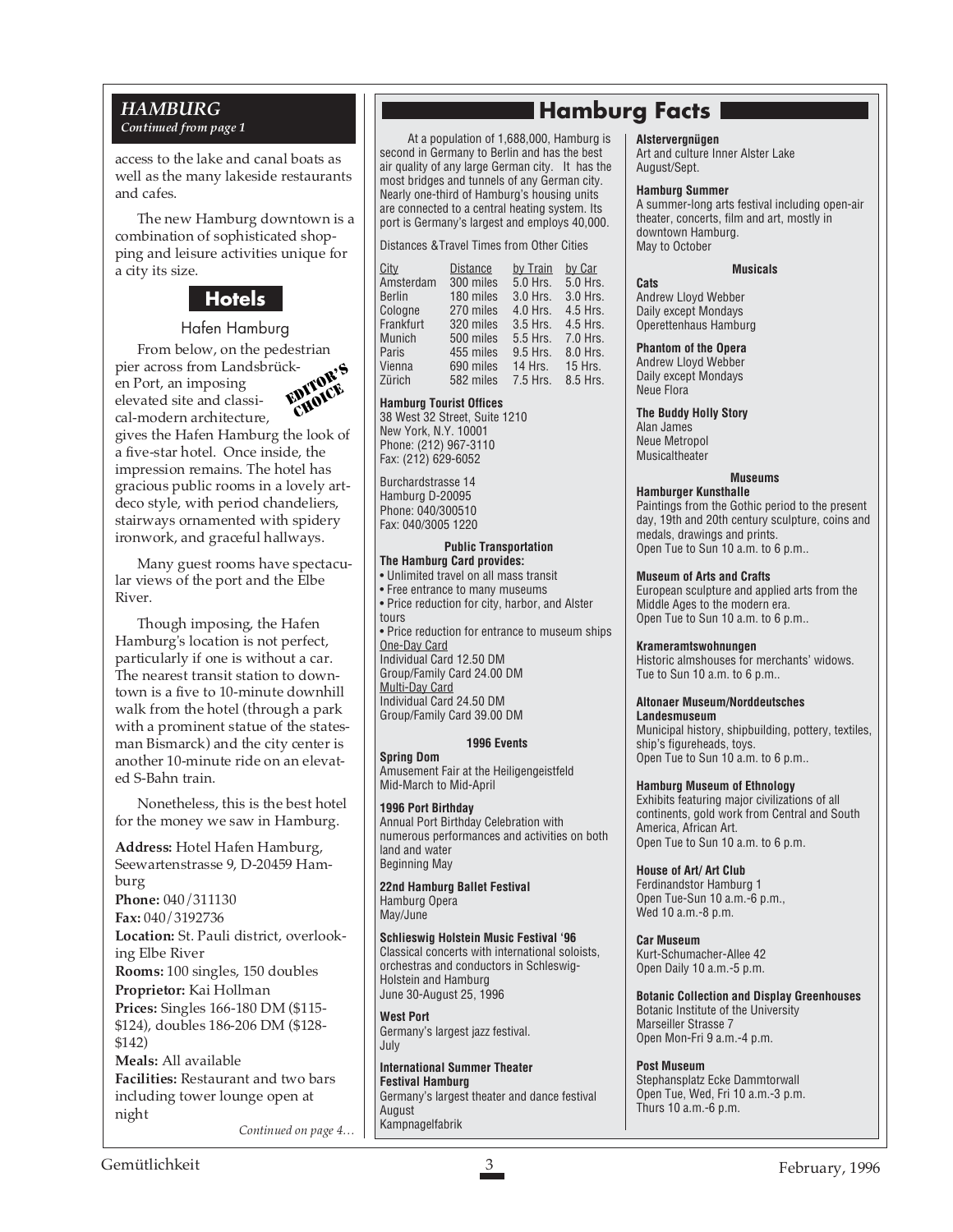#### *HAMBURG Continued from page 3*

**Credit Cards:** All **Disabled Access:** Level entry, no special rooms **Closed:** Never **Parking:** 10 DM (\$7) per night **Rating: ABOVE AVERAGE 15/20** 

St. Raphael Located in a semi-residential district accessible to the harbor, train station and downtown shopping, this well-maintained hotel has been in business since 1940. Since then, the St. Raphael has been continuously remodeled and the current owners took over in 1970. St. Raphael and nearby City House Hotel (reviewed below) are adjacent and operate under the same management.

Guestrooms are furnished in contemporary style with muted colors. Number 344, facing the quiet, pedestrian side, is a large double with European-style beds and rents for 310 DM (\$214) in high season. The bathroom is done

in marble tile. Similar in price is Number 412, a quiet double with twin beds, overlooking a small stand of trees. Number 405 is an averagesized single in white with natural wood furnishings and a city view for 200 DM (\$138).

**Address:** Best Western St. Raphael, Adenaueralle 41, D-20097 Hamburg **Phone:** 040/248200 **Fax:** 040/20820333 **Location:** Five minutes from train station, 10 minutes from central shopping area **Rooms:** 50 singles, 81 doubles **Proprietor:** Jorg C. Kutta **Prices:** Singles 160-240 DM (\$110- \$166), doubles 220-300 DM (\$152- \$207)

#### **A Visit to the St. Pauli Morning Market**

 $\boldsymbol{H}$ amburg is a port city and to enjoy it to the fullest we recommend a visit to one of its most famous districts, St. Pauli, near the infamous Reeperbahn. At night, strippers and prostitutes, intent on fleecing customers, frequent the streets and numerous clubs. But a better time for most people to visit is in the early morning when it is unlikely that one will encounter any vices other than possibly gluttony.

The time to go is on a Saturday, between 6 and 9 a.m., and the place is St. Pauli Landesbrücken, a 10-15 minute walk from the elevated S-Bahn stop of that name. This extraordinary combination of flea market, fish market and farmers market takes place every Saturday and should not be missed.

Our visit was on a freezing, foggy morning after a 6 a.m. breakfast. Across the Elbe we could see the huge bulk of the British ocean liner QEII in dry dock, looking like an impossibly enormous beached whale. More than a mile of concessions' booths and tents stretched along the waterfront.

Steam rose from crowds of strollers and shoppers. There were all sizes and shapes of clothing, hats, boots, shoes, electronics, and endless varieties of meat, fish, vegetables and fruit. Tents sheltered raucous auctioneers who hawked fruit and frequently tossed examples of their wares to participants; a banana here, an apple there.

The cold awakened our appetites and as we strolled we stopped at several vendors' stands to sample various kinds of sausages. Offering many inexpensive and mouth-watering varieties of hot meat and fish, it is a sensational place for those with early morning appetites.

Of interest near the market, is an incredible combination of elevator and tunnel completed in 1911. It allows one vehicle at a time to cross the Elbe. A stone tower houses endlessly descending flights of stairs and a trucksized elevator that drops 60 meters to a tunnel which crosses under the river to another elevator on the opposite shore.

Not far from the fish market, a pier lined with shops sits above the river. We finished our St Pauli visit on this pier with lunch at Flötkenkieker restaurant (see page 6). — BW

> **Meals:** All available **Facilities:** Whirlpool bath, sauna **Credit Cards:** All **Disabled Access:** Level access, no special rooms **Closed:** Never **Parking:** 8 DM (\$6) per night **Rating:** ABOVE AVERAGE 12/20

#### City House

Located on a quiet residential street behind the St. Raphael and sharing the same management, is this small, homelike apartment-hotel.

Built in the 1920s as a private home, the building was converted to its current use after the War. The present owners took over in 1993. With a small lobby and no public

> rooms, meals are obtained from the restaurant in the St. Raphael.

The largerthan-average size guest rooms are attractively furnished in contemporary style. There are two suites with kitchens and some double rooms have kitchenettes. Number 10 is a spacious double with shower and European beds facing a very quiet rear courtyard. It rents for 198 DM (\$137). Number 12, another large double, has two single beds, a sofa and the same quiet outlook for 280 DM (\$193). Number 17 has European-style beds (twins together with common headboard), two easy chairs, both tub and shower, and a pleasant city view for 208 DM

(\$143). Number 23, a double which rents for 198 DM (\$137), has a small kitchen.

Some single rooms, for less money, do not have private facilities.

**Address:** City-House, Pulverteich 25, D-20099 Hamburg **Phone:** 040/2803850

Gemütlichkeit 4 February, 1996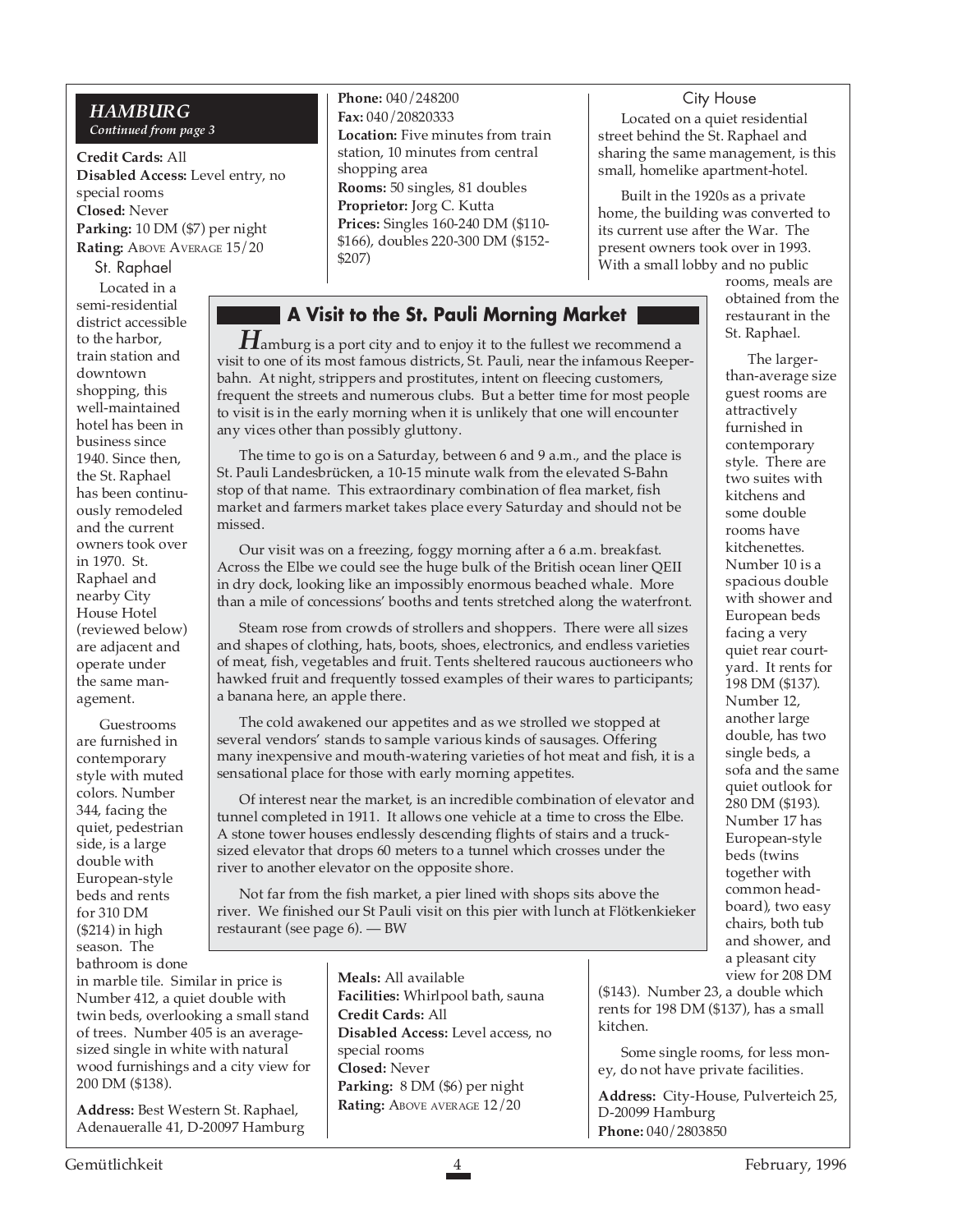**Fax:** 040/2801838 **Location:** Near main station and shopping district **Rooms:** Three singles, 23 doubles **Proprietor:** Alfons Kutta **Prices:** Singles 98-138 DM (\$68-\$95), doubles 118-280 DM (\$81-\$193) **Meals:** Restaurant in adjoining hotel St. Raphael **Facilities:** Breakfast room only **Credit Cards:** All **Disabled Access:** Good access, no special rooms **Closed:** Never **Parking:** 8 DM (\$6) per night **Rating:** AVERAGE 11/20

#### **Continental**

Built in 1929, the number of rooms in this hotel was reduced a few years ago from 70 to 35, leaving mostly large L-shaped suites. These are very comfortably furnished with pseudo-antiques and furnishings and reminds one of the American chain, Embassy Suites.

Like most hotels the Continental has its good and bad points. On the positive side are its large rooms and convenient location, especially for train travelers.

Not so convenient are the small, rather primitive bathrooms (linoleum floors, tiny wash basins and showers, no tubs). In addition, the room we occupied was poorly lit; too dark to read a newspaper. This was corrected, however, when we discovered six light bulbs in a chandelier had been unscrewed — apparently to save electricity. After that the light was adequate.

Service, too, fell short on occasion. Arriving tired and jet-lagged from our long flight, we asked about dinner reservations in a nearby restaurant. A surly concierge wouldn't lift a finger: "call from your room," was his reply.

Later, however, the hotel's young director apologized for the incident and things did improve after that.

**Address:** Hotel Continental Hamburg, Kirchenallee 37, D-20099 Hamburg **Phone:** 040/2803357 **Fax:** 040/2803174 **Location:** Diagonally across the street from the main train station, 10 minutes walk from the central shopping district **Rooms:** Nine singles, 22 doubles **Proprietor:** A. Resa Etmenan **Prices:** Singles 205-250 DM, doubles 250-300 DM **Meals:** Breakfast only **Facilities:** Breakfast room **Credit Cards:** All **Disabled Access:** Level entry, no special rooms **Closed:** Never **Parking:** 10 DM (\$7) per night **Rating:** AVERAGE 9/20

#### **Germany's Best Small Hotel?**

No report on Hamburg hotels should omit the delightful little **Hotel Abtei**, which we first visited in July, 1990. Meticulously and flawlessly run by Fritz Lay, this 11-room jewel is on a quiet street of fine old homes in Hamburg's Harvestehude section, about a 30-minute walk from the city center.

The Abtei offers amenities that would make most five-star hotels envious. The house abounds with antiques and fresh flowers. Herr Lay personally records the classical music on the dozen or so tapes provided for the individual stereo systems in each guestroom and bathroom. Coffee is brewed half-liter at a time and not until ordered by a guest. Nothing on the breakfast buffet comes in a jar or can; jams and jellies are made on the premises, as are the fresh-each-morning croissants and brioche. Even the Abtei's wash basins are works of art; several guest bathrooms contain these extraordinary, hand-painted beauties which were personally commissioned by — you guessed it — Herr Lay.

Five years ago, Lay told us of plans for an intimate restaurant of "six or seven tables, no more" that would be open only to hotel guests and what he called, "friends of the house." The restaurant recently opened and was quickly awarded a Michelin star.

We have seen no better small, city hotel.

Hotel Abtei, Abteistrasse 14, D-20149, Hamburg, phone 040/442905, fax 040/449820. Rooms range in price from 260 to 500 DM (\$179-\$345).

Major cards o.k. Rating: EXCELLENT 19/20

#### **Restaurants**

#### Ratsweinkeller

This huge, high-ceilinged, 100 year-old restaurant in the basement of the city hall is decorated in an elegant style reflecting the seafaring traditions of this Hanseatic city. EDITOR'S CHOICE

On this occasion, the vaulted ceilings, stained glass windows and dark wood paneling were enhanced by several large, lighted Christmas trees.

We arrived before noon without a reservation and had no difficulty obtaining a table, but the room soon filled and we felt fortunate for our early arrival.

The menu features a large variety of German favorites: seafood of various descriptions, beef, pork, goose, rabbit and venison.

Service was excellent with a cheerful waiter anxious to explain and answer questions. We chose a large marinated pork foot with prune gravy and apricot marmalade — a dish that tasted much better than it sounds — and a wonderfully strongflavored *Sauerbraten* with red cabbage, potato dumplings and raisin gravy. Liters of excellent beer were perfect with the meal. The bill for two, including service, came to 80 DM (\$55). Lunch here was a highlight of our Hamburg visit.

Ratsweinkeller, Grosse Johannisstr. 2, D-20457 Hamburg, phone 040/ 364153, fax 040/372201. Moderate to expensive.

**Rating:** EXCELLENT 16/20

#### Schiffer-Borse

This is a popular restaurant near the main railway station. The decor features ship models in glass cases and wood paneled ceiling murals and paintings — all depicting ships in various settings.

 The atmosphere is informal and, as it was crowded when we arrived for dinner, we were pleased to be invited to sit down with a hospitable

*Continued on page 6…*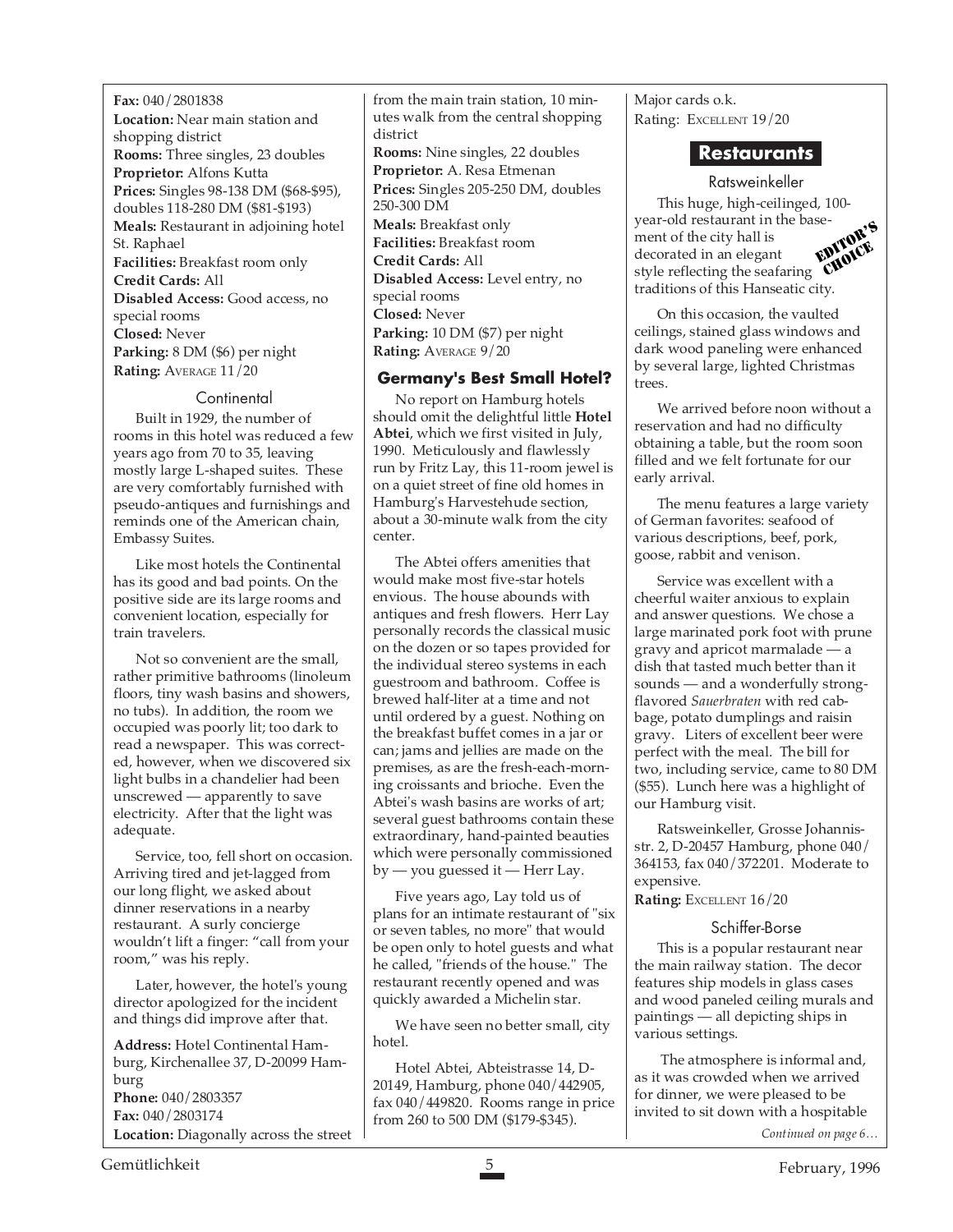#### *HAMBURG*

*Continued from page 5*

#### German couple.

Service was quick and friendly in spite of the rushed atmosphere. Thick asparagus soup, shrimp salad and fried cod, which arrived with a huge portion of potato salad, were all good basic German fare. The bill for two, including glasses of the house Riesling, came to 46.50 DM (\$32).

Restaurant Schifferborse, Kirkenalle 46. Moderate.

**Rating:** ABOVE AVERAGE 12/20

#### Brauhaus Johannes Albrecht

This simple and very informal downtown restaurant has wood tables, plain white walls and windows that look out on the Canal. Though it is essentially a bar with food service, we very much enjoyed a plate of sausage and roast potatoes served in a hot frying pan and a side dish of cole slaw. With two small beers the bill came to 20.80 DM (\$14).

Brauhaus Johannes Albrecht, Adolphsbrücke 7, Hamburg. Phone 040/367740. Inexpensive.

**Rating:** ABOVE AVERAGE 11/20

#### Flötkenkeiker

This pleasant fish restaurant is on the pier overlooking the Elbe River, a short walk from the St. Pauli S-Bahn station and near the Hafen Hamburg Hotel. A simple meal of very good dark beer and sausage with *Sauerkraut* and potatoes was 17 DM (\$12).

Restaurant Flötkenkeiker, St. Pauli Pier. Inexpensive to moderate. **Rating:** AVERAGE 10/20

#### Peter Lembcke

Based on our experience, tourists get the cold shoulder at this handsome, antique-filled, club-like restaurant.

The staff's attention seemed to focus on those among the fashionably dressed over-45 crowd who appeared to be regular patrons. For us, service was inattentive and slow. Our waiter had no time for us and seemed indifferent to our requests.

With its antiques and 19th century paintings, we like the Lembcke's

ambience, but prices are too high for the quality of food (a forgettable beef Stroganoff and a nice mixed green salad with half-liter of house white wine came to 118 DM/\$81). And, of course, the attitude toward tourists needs a major tune-up.

Our inclination is to give Peter Lembcke an "Unacceptable" rating but we'll give them the benefit of the doubt and assume we there on a bad day — thus the "Average" rating.

Restaurant Peter Lembcke, Holzdamm 49, Hamburg, phone 040/243290, fax 040/4804123. Expensive.

**Rating:** AVERAGE 8/20



#### **One to Avoid**

Badgastein is a fun-spa in the Austrian Alps. It has a grotto carved out of the granite inside a mountain containing a big swimming pool fed with hot spring water alleged to cure all ills.

**Weissmaier** is a leading hotel where my family has gone to the "baths" for generations, because of the customary fine treatment you so aptly described in the January issue. But the last time I went, there were three surprises which terminated our tradition.

Upon arrival, according to custom, the desk clerk offered to take my luggage to the room. But after a 20-minute wait at the desk I decided to take the luggage and the key myself. Not unlike the management the hotel had been remodeled; the windows of my room were exposed to a big neon sign on the other side of the street, flashing all night, unprotected by the flimsy curtains. In order to sleep, I had to tape the windows with newspaper and to warn the maid to leave it there.

At the end of my stay I asked for the bill. It was an unintelligible twopage computer print-out, ending with a total significantly higher than the total any fifth-grader could calculate from the daily charges quoted to me on arrival. "The computer is always right" I was told when I suggested to recalculate with pencil and paper. Unable to cope, the cashier finally accepted my version. Werner Barasch, Los Gatos CA

#### **Rentals In GAP?**

In your Readers' Forum section of a recent issue, subscriber Mary Ellen Hunter describes her experiences while staying at the **Landhaus Pirchner** which is located in or near Garmisch-Partenkirchen. Would you have access to either a telephone number or an address for the above mentioned facility?

We eagerly look forward to reading each new information packed issue of *Gemutlichkeit* since Germany is our favorite travel destination. We always read extensively before each trip and your publication is one of our favorite resources. One city which we like very much and have visited on several occasions is the Baroque city of Fulda. The city center hasn't changed much since ancient times.

One example is Michaelskirche which was built around 860 and is in perfect condition.

This historic city of 70,000 located in the Fulda gap has witnessed Roman occupation as well as untold armies seeking access to Eastern Europe through the mountain pass. In 1994 the city celebrated its 1250th anniversary. The entire town was festooned with flowers and there were daily activities throughout the summer months to celebrate the event. The restaurants and hotels compare favorably with others that we experienced in Germany. German tourists, aware of the many attractions, continue to flock to Fulda in droves. The absence of American tourists is compelling evidence that Germany's best kept secret is still well kept.

Edward Charles, Perkasie PA

*(Ed. reply: Details on the Landhaus Pirchner and hundreds of other selfcatering rentals are listed in the 120-page Garmisch-Partenkirchen 1996 hotel guide. Contact Verkehrsamt der Kurverwaltung, Richard Strauss Platz, D-*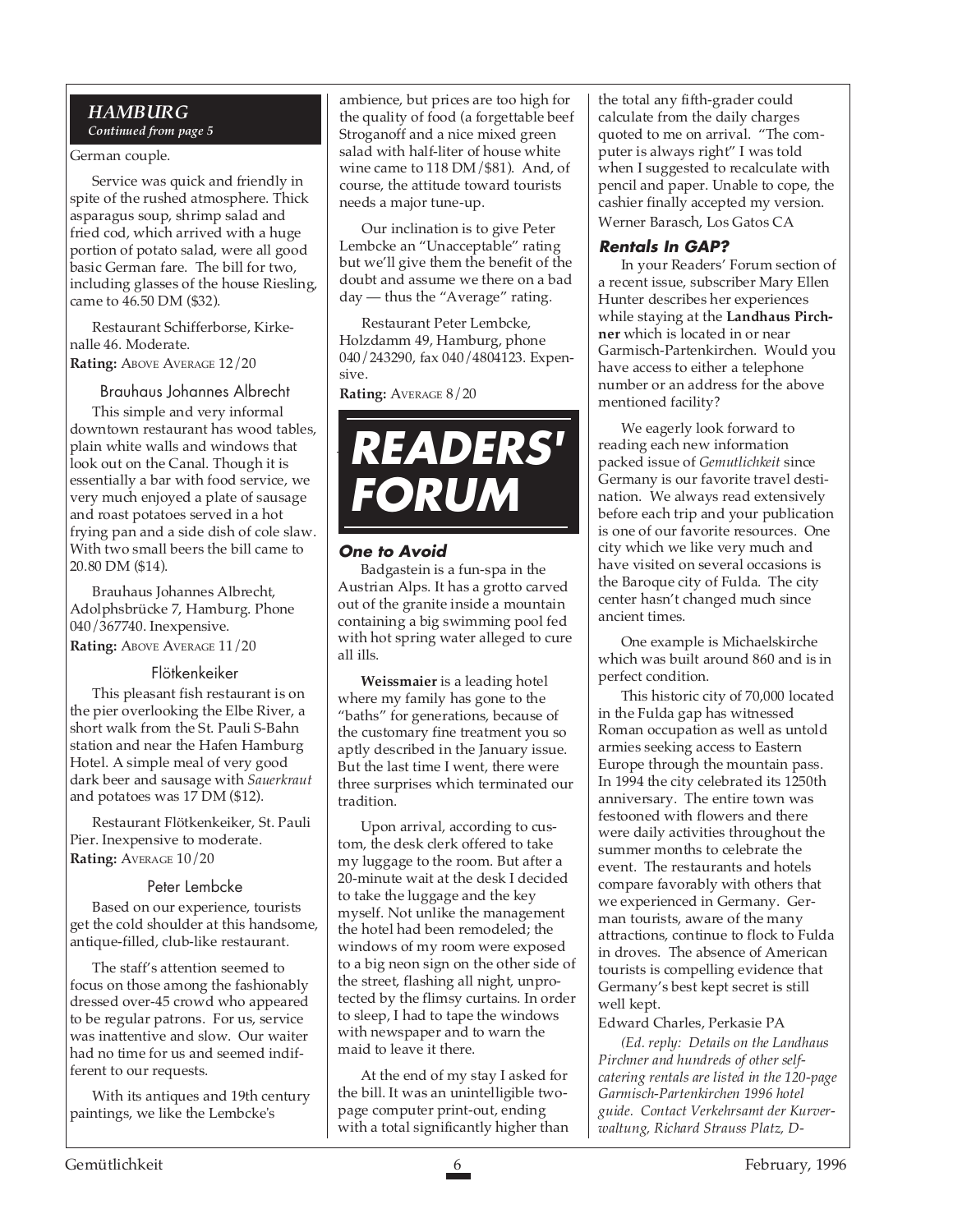*82467, Garmisch-Partenkirchen, Germany; telephone 011 49 8821/1806, fax 011 49 8821/180 55.)*

#### **A Prodigal Returns**

I want to go to Italy this year — so I started a subscription with the competition, *The Italian Traveler*. Within the first issues I missed *Gemütlichkeit.* I missed the style, the succinctness, the travel deals, the notes from the readers...

So here's my check for two years. Brenda Donaloio, Galveston TX

*(Ed. reply: Printing this letter is shamelessly self-serving but we couldn't resist. Thanks, Ms. Donaloio.)*

#### *GERMAN RAIL TRAVEL Continued from page 1*

• For EC/IC (Eurocity/Intercity) trains, add a DM 6 supplement regardless of trip duration.

#### **Discount Programs**

Guten Abend Ticket **('Good Evening Ticket')**

For rides starting at 7 p.m. or later and ending before 2 a.m. the cost is DM 59 and the ticket is valid throughout Germany. EC/IC supplements do not apply. (The 1st class price is DM 99 and the 'Guten Abend Ticket' is not valid for sleeper cars.)

There is a DM 15 additional charge to use the ticket on Friday or Sunday night. These tickets cost DM 69 and DM 109 first class.

Compared to the standard fares, the 'Guten Abend Ticket' generally saves money if the journey is more than 200 km; however, there may not always be a connection that matches the time restrictions.

In addition, the 'Guten Abend Ticket' can only be purchased at a station that is no farther than 30 km from the station from which the trip will commence.

Accompanying Persons Save 50%

This offer is only valid only if a full fare roundtrip ticket of DM 50 (DM 75 for first class) or more is purchased. Up to five accompanying passengers pay 50% of the full fare ticket.

#### Sparpreis, Supersparpreis ('Saver Price', 'Super Saver Price')

These are special prices for roundtrips that include a weekend (for example, Frankfurt-Munich on Thursday, Munich-Frankfurt on Monday). The price does not depend on the length of the ride. SP tickets cost DM 190 if one doesn't use ICE trains (no supplements for EC/IC trains required), and DM 270 for ICE travel. First class travel adds 50%.

SSP tickets are DM 220, regardless of ICE use (no supplements for EC/ IC). With an SSP ticket, one is not allowed to travel on Fridays (until Saturday 3:00 a.m.) and Sundays (until Monday 3 a.m.). Add 50% for first class travel.

Both SP and SSP tickets may be combined with the 50% reduction for accompanying persons.

SP and SSP tickets are generally only a bargain on long rides.

#### Children

Children under four years of age pay nothing. Kids four to eleven years of age pay 50% of the standard fare, but cannot be combined with other reductions.

#### The BahnCard

The popular BahnCard is good for 50% off the standard fare and 50% off ICE fares; however (as always) the EC/IC supplement will not be reduced.

The BahnCard can be purchased by anyone and is valid for one year from date of purchase. For those who plan to travel extensively in Germany and cannot use the other discounts, the BahnCard may make sense even if used for as little as one week.

#### Prices (2nd cl.) (1st cl.) Adult Fare DM 220 DM 440 Spouse DM 110 DM 220 Age 18-22 DM 110 DM 220 Over 60 DM 110 DM 220 Students under 27 DM 110 DM 220 Ages 4-17\* DM 50 DM 100 \* Must be accompanied by parent

#### Schönes-Wochenende-Ticket ('Nice Weekend Ticket')

For only DM 30, this ticket allows unlimited use of all "low-class" German Rail trains for one weekend for up to five persons.

'Low Class' means ticket is not good on ICE, IC, EC, ICN, IR and D trains

The allowed trains (CB, RB, RSB, E trains and 'Nahverkehr' trains without letter designation) usually only travel short distances (usually less than 150 km). While one can use this ticket to get from, say, Munich to Hamburg or Berlin, the travel time will be about 14 hours. The 'SWT' is valid from Friday midnight to Sunday noon.

#### Other Discounts

Persons 22 and under (or students 26 and under) can purchase the 'Tramper Monats Ticket' for DM 350 which allows unlimited travel for one month (tack on an additional DM 115 for ICE use).

For about DM 7,500 (\$5,172) one can purchase a ticket valid for one year on all German Rail routes.

#### **Reservations**

Persons holding tickets can reserve seats for a specific train (highly recommended on weekends) for DM 9 or DM 3 if you buy your ticket at the same time. As many as five persons can use the same reservation when travelling together (i.e. 5 seats are reserved, but only DM 9.00 are paid).

Seats can be reserved right up to departure time.

#### Bikes

Bike are o.k. on most RSB, E, CB and RB trains. IR trains have eight special bike compartments which can be reserved.

Taking a bike on a train can range from free to as much as DM 8.60, depending on train type and situation.

#### Rail Tips

The all-German timetable ('Kursbuch') is not essential provided one

*Continued on page 8…*